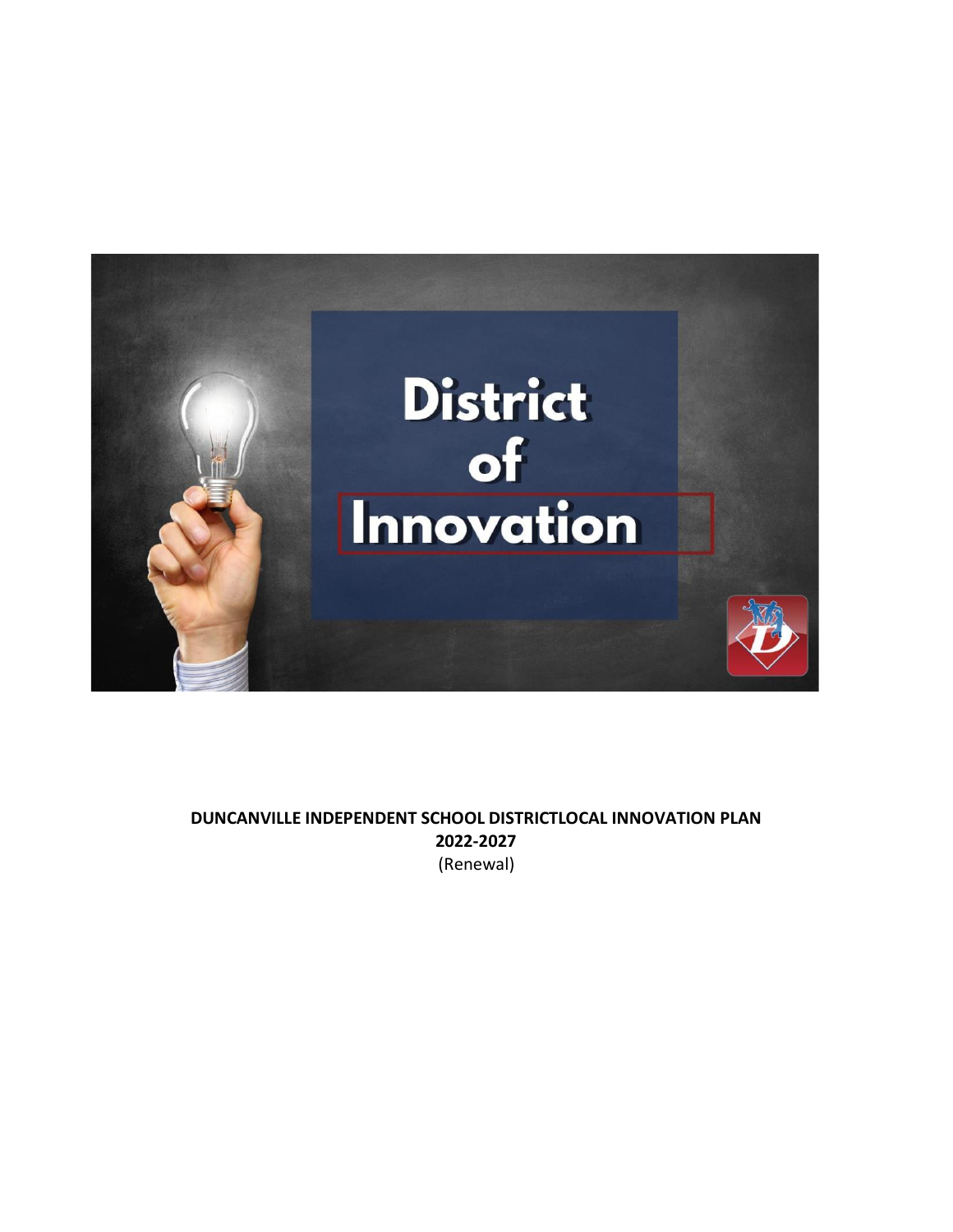## **Texas Education Code, Chapter 12A**

Passed during the 84<sup>th</sup> Legislative Session, Texas Education Code, Chapter 12A allows Texas school districts to pursue the designation of 'District of Innovation', a provision that enables traditional independent school districts to access many of the flexibilities that are currently available to openenrollment charter schools. Through the development and approval of a 'Local Innovation Plan', a district may obtain certain exemptions from the Texas Education Code.

## **District of Innovation Renewal**

Duncanville Independent School District became a District of Innovation on May 8, 2017, when the District's Board of Trustees unanimously approved the Local Innovation Plan. The term of the Local Innovation Plan continued for five years and was reviewed by the District Educational Improvement Committee (DEIC) on February 28, 2022. In accordance with the law, it was amended and renewed. The DEIC will review the plan annually to ensure that it continues to support the needs of the District. If the Committee recommends changes, the Plan would be amended in the manner required by law.

The term of the Local Innovation Plan will begin April 12, 2022 and will end on April 11, 2027, unless terminated, amended, and/or renewed in accordance with the law.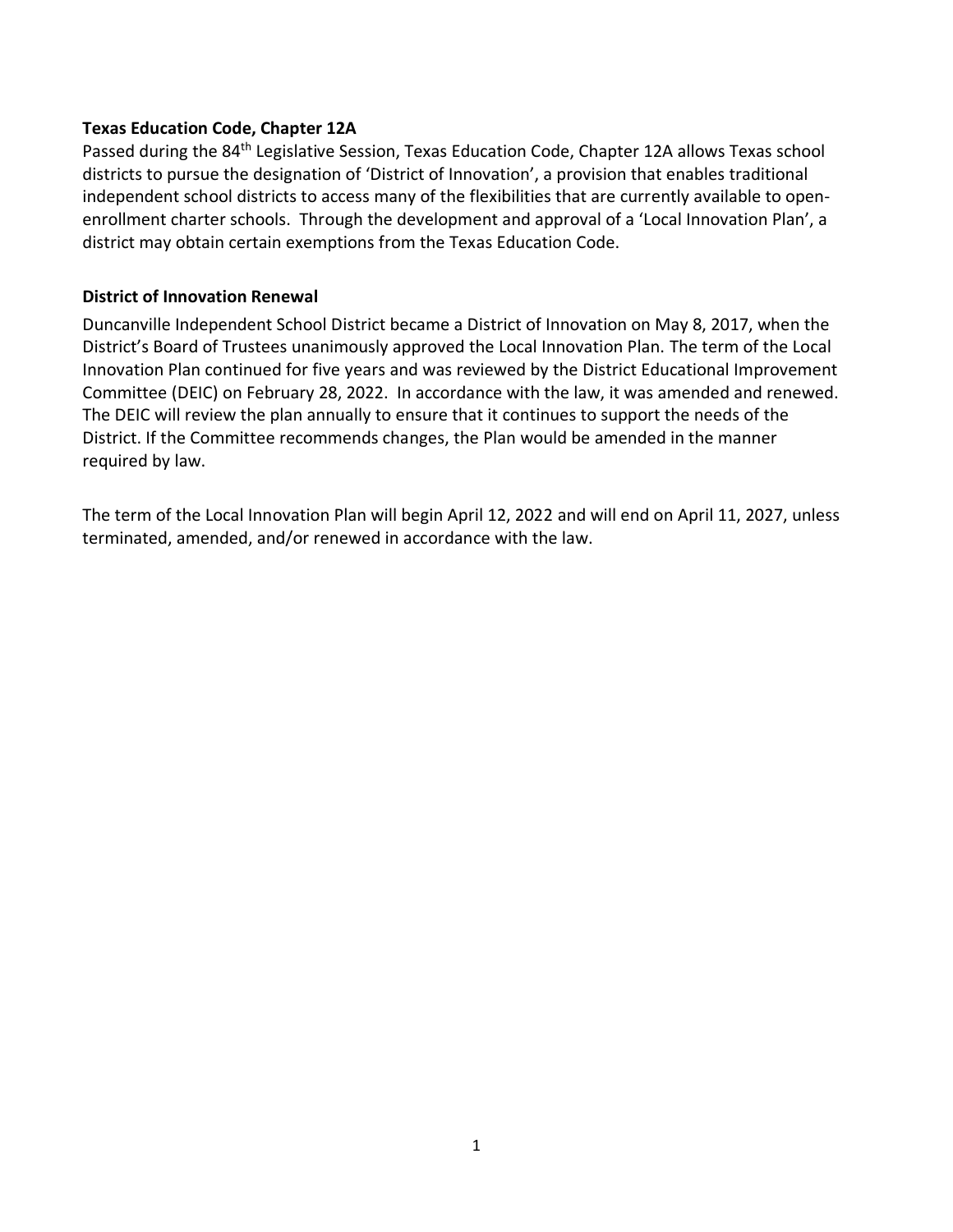### **Innovations**

The District proposes flexibility and seeks an exemption in the following areas:

#### **1. Minimum Attendance for Class Credit or Final Grade (90% Rule)**

Current law: Texas Education Code §25.092:

FEC (Legal)

A student in any grade level from kindergarten through grade 12 may not be given creditor a final grade for a class unless the student is in attendance for at least 90 percent of the days the class is offered.

Exemption from this code would provide flexibility for students where one or more of the following apply:

- Are unable to attend class in the traditional brick and mortar building because of illness or familyconcerns.
- Would benefit from a different time structure to the school day.
- Would benefit from virtual and online classes in addition to or in place of the traditional classroom setting.
- Have excused absences and have completed all makeup work.

Innovation: TEC Ch. 12A.003(b)(1)(A) innovative curriculum, instructional methods, and provisionsregarding community participation, campus governance, and parental involvement

Exemption from this requirement will provide the district with the flexibility it needs to consider instruction and gaining credits in ways that make sense for students, especially our students who have unique needs. This exemption can be used to craft programs for nontraditional students, students with special needs, and even our youngest students to best meet their needs. Instruction does not always have to take place in a classroom seat, and this exemption will allow the district to explore more learning opportunities for various groups of students.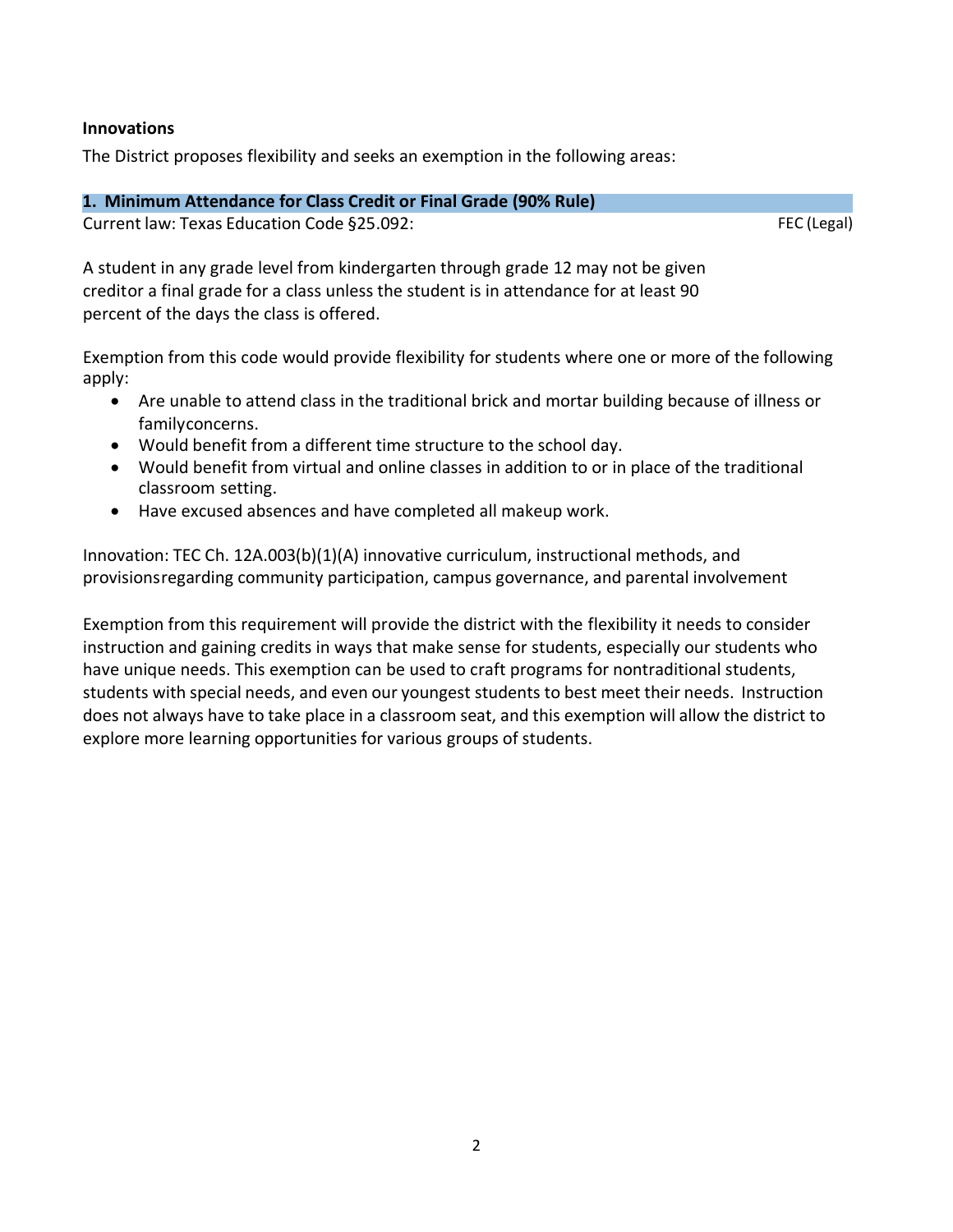### **2. Length of Instructional Day**

Current law: Texas Education Code §25.081:

For each school year, a school district must operate so that the district provides at least75,600 minutes of instruction, including intermissions and recesses. (A full school day is considered to be 420 minutes and a half school day is considered 210 minutes.)

Relief from this statute could potentially allow the following:

- Individual campus flexibility, independence and creativity
- Additional opportunities for teacher professional development and collaboration
- Reduced number of minutes for pre-kindergarten students without the need for a TEA waiver
- Individualized, flexible opportunities for Alternative High School students

While the District seeks freedom from this law, the following should be considered:

- There should be guidelines to establish minimum/maximum school day lengths
- Any potential cost to the district, especially relating to pre-kindergarten
- Flexible scheduling could be a challenge, especially for working parents
- •

Innovation: TEC Ch. 12A.003(b)(1)(B) Modifications to the school day or year

Exemption from thisrequirement will provide the district with the ability to make creative decisionsregarding professional development and teacher collaboration time. Flexibility in this area will alsogive the district the ability to consider options for individualized plans for students who have life circumstances that prevent them from attending traditional high schools (e.g. full time work, pregnancy/parenting, etc.) and for early childhood learning opportunities.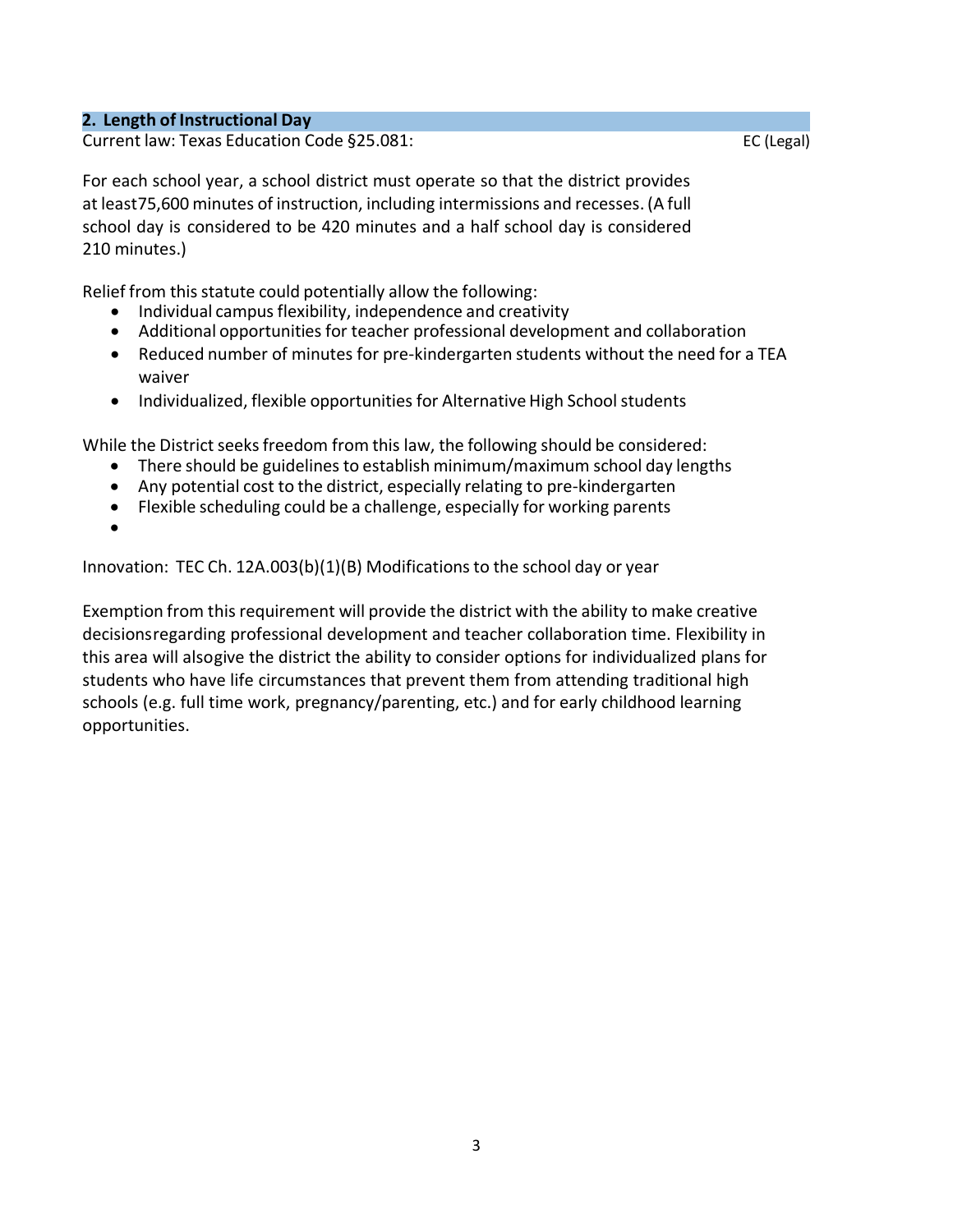# **3. Uniform School Start Date: First Day of Instruction**

Current law: Texas Education Code §25.0811 and 25.0812:

EB (Legal)

A school district may not begin instruction before the 4<sup>th</sup> Monday in August.

Relief from this statute could potentially allow the following:

- First semester complete before Winter Break; instructional pacing is more beneficial
- More instructional days before State Assessments; flexibility for different types of learners andlearning needs
- More professional development opportunities during the school year for teachers
- Full days for professional development opportunities as opposed to half days
- The calendar could be more aligned with college schedules, providing our students withadditional opportunities

While the District seeks freedom from this law, the following should be considered:

- Cost of starting early (e.g. cooling cost in August) should be considered
- All administrative regulations and policies would be followed in relation to extremeheat during recess
- Adjustments to professional development calendar will need to be addressed
- Start date should be no earlier than August 15<sup>th</sup>, the second week in August, andpreferably no later than the third week of August

Innovation: TEC Ch. 12A.003(b)(1)(B) Modifications to the school day or year

The current law that prohibits the district from starting school before the third Monday of August forces the district into a calendar that has minimal opportunity for teacher professional development,requires the semester to possibly end after the winter break, and provides negligible time for summerschool before state-mandated assessment re-takes in the summer. Starting school even one week earlier can help minimize the negative impacts the district sees in this area. Starting early will allow for creative scheduling that allows for more intentional teacher professional development throughoutthe school year and also allows students to have a schedule that is more conducive to their learning.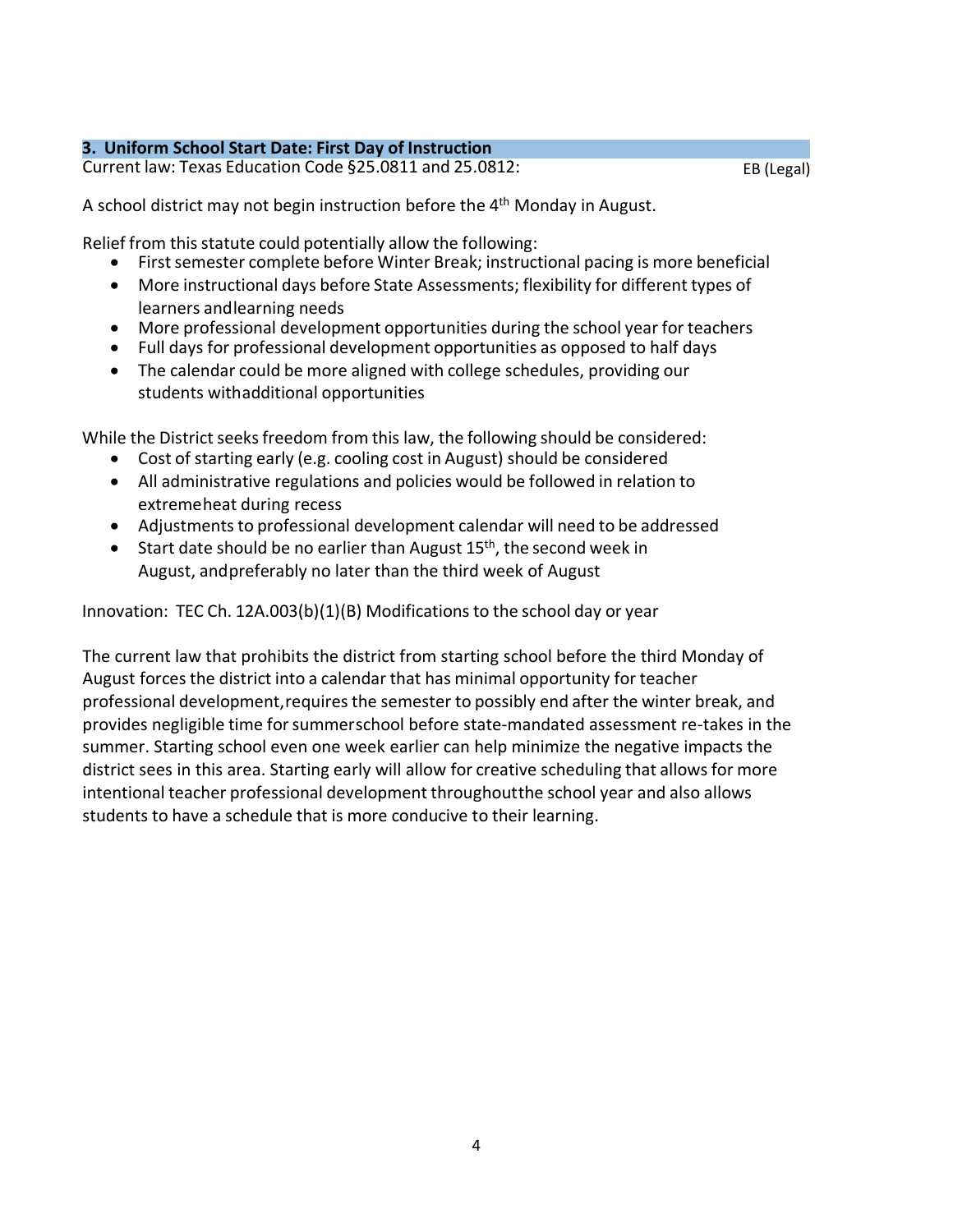### **4. Campus Behavior Coordinator**

Current law: Texas Education Code §37.0012:

FO(Legal)

A person at each campus must be designated to serve as the campus behavior coordinator.

Rationale:

- The campus behavior coordinator (CBC) is primarily responsible for maintaining studentdiscipline and the implementation of Education Code Chapter 37
- On large campuses (Duncanville High School 4,300 students) one individual isdesignated at CBC to manage discipline
- It is necessary to have additional administrators provide notice to parents about disciplinaryincidents
- Exception to law sought to no longer require a single administrator, but to allow multipleadministrators.
- The recommendation isto change wording in Campus Behavior Coordinator, Duties, andNotice to Parents section, and to change the number/who are CBSs on each campus

Innovation: TEC Ch. 12A.003(b)(1)(E) any other innovations prescribed by the board of trustees

Exemption from this requirement will provide campuses the opportunity to allow campus administrators to fully understand and get to know the students in their caseload rather than sourcingall discipline matters to one employee designated as a campus behavior coordinator. While it is imperative that all employees work together and be informed as to the discipline that is occurring on a campus, it is just as crucial for students to depend on an administrator they know and trust in all facets of their education, including their discipline. Each campus should have the freedom to designate more than one campus behavior coordinator to best meet the needs of their students and teachers.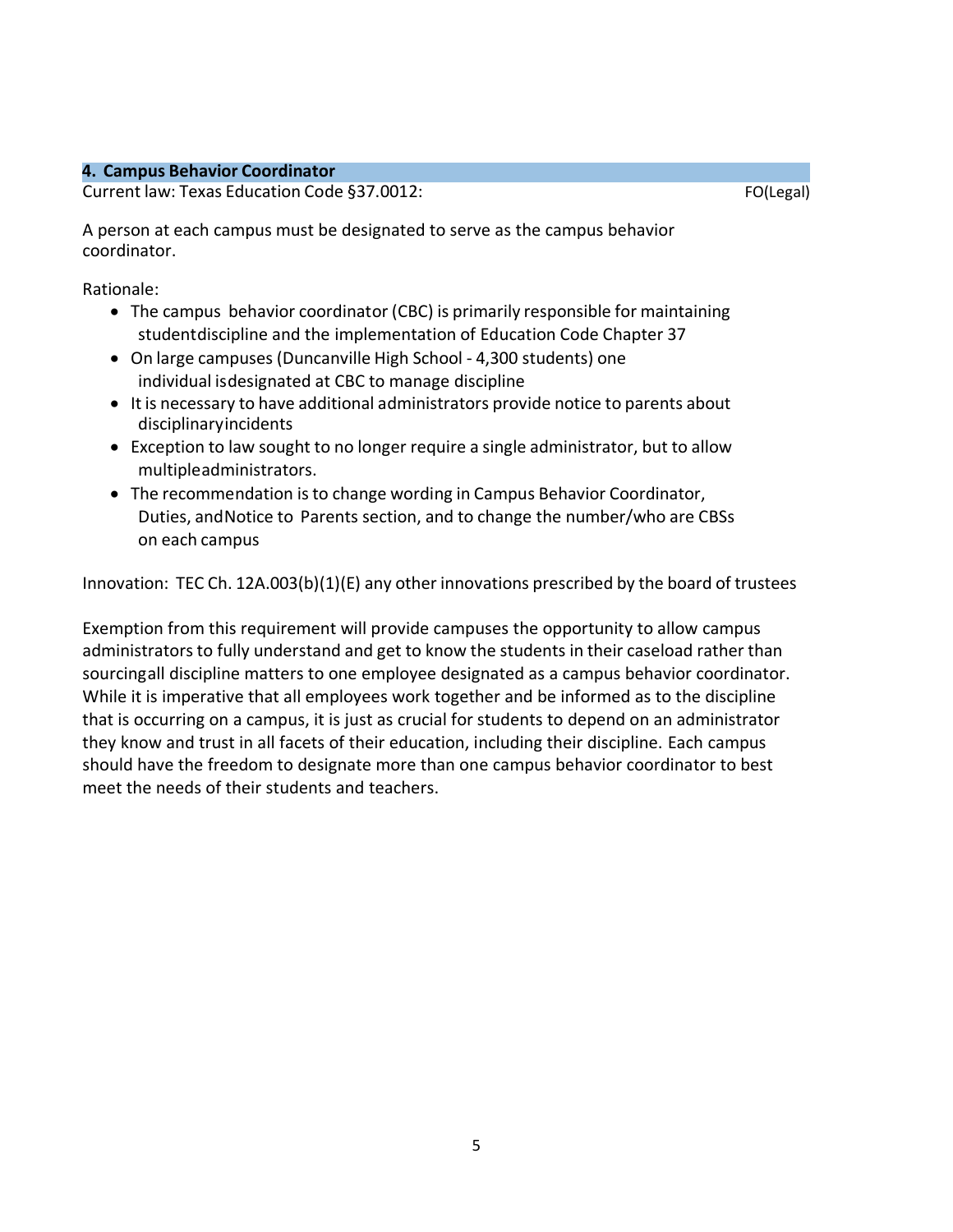#### **5. State Certification Requirementsfor Teachers and Other Educators** Current law: Texas Education Code §21.003, §21.053:

DBA (Legal)

A person may not be employed as a teacher by a district unless the person holds anappropriate certificate or permit issued by the appropriate state agency.

Rationale: By exempting the District from this law, the District:

- will have the flexibility to hire university and college instructors to provide more dual credit courses inthe district
- will have the flexibility to hire those with industry expertise to provide more CTE courses (e.g. HB 5and CTE courses)
- will have the flexibility to hire teachers on a part-time basis for secondary courses

Innovation: TEC Ch. 12A.003(b)(1)(E) any other innovations prescribed by the board of trustees

Exemption from this requirement will provide much needed flexibility to hire the most qualified candidate for teaching positions. With an increasing number of innovative courses created after implementation of HB5, finding exceptionally qualified applicants in specific fields for CTE courses who are also certified teachers is increasingly difficult and in some cases impossible. This flexibility willallow the District to provide more dual credit and CTE courses, as well as hire teachers on a part-time basis to support secondary courses. The district will continue to seek traditionally certified candidatesfor all teachings positions, however this exemption will allow the district to offer more courses and opportunities for our students.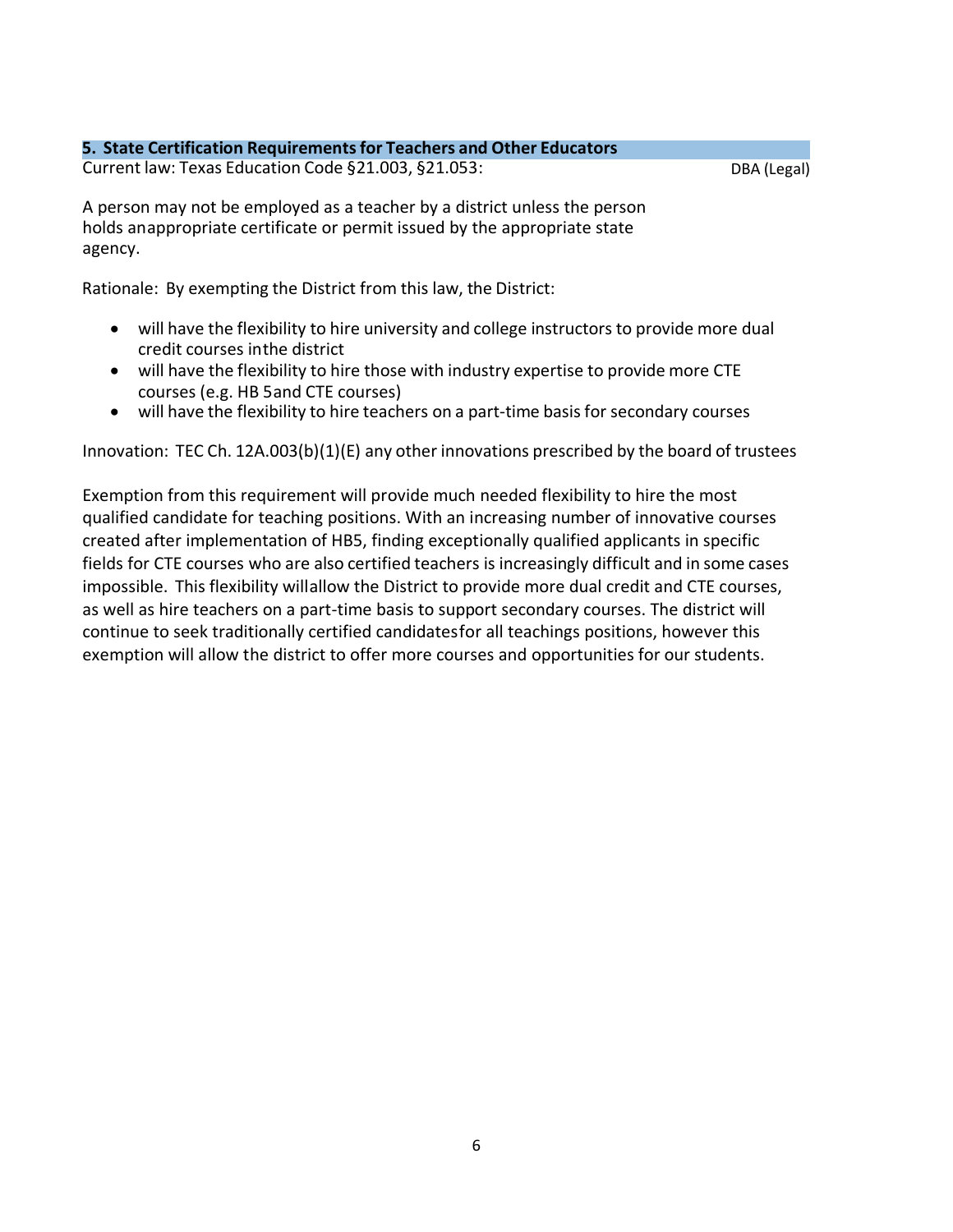**6. Probationary Contracts for Teachers Under 5 of 8 Rule: (specifically,second probationary year for teachers hired under 5 of 8 rule)** Current law: Texas Education Code §21.102(b)

DCA (Legal)

Probationary Contracts for first year teachers cannot exceed a maximum of three years,and for teachers new to district that have been in public education for at least 5 of last 8years cannot exceed a maximum of one year.

By exempting the District from this law, the District:

will have the flexibility of hiring a probationary teacher for a second year to provide for moregrowth and coaching when the teacher is hired under the 5 of 8 rule

Innovation: TEC Ch. 12A.003(b)(1)(E) any other innovations prescribed by the board of trustees

Exemption from this requirement will provide campus administrators and hiring officials with the additional time to fully assess and support a teacher before making decisions regarding moving the employee from a probationary contract when that employee has only been with the district for one year. It is the goal of the District to offer a term contract after the first year to teachers under the 5 of8 Rule, but this exemption will provide more flexibility to continue to work with first year teachers under the 5 of 8 Rule that may otherwise not receive a Chapter 21 term contract for the second year inthe District.